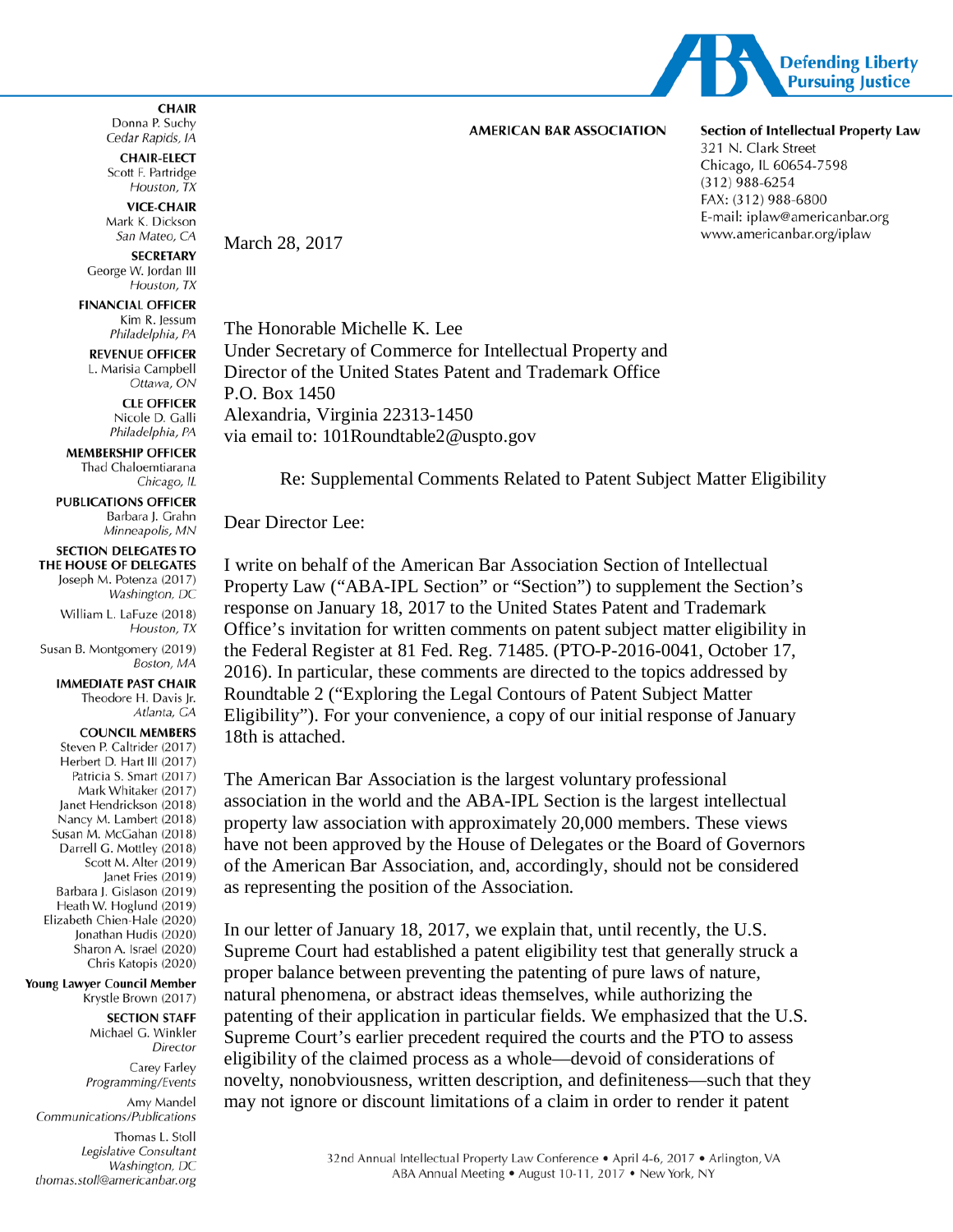ineligible. Recent Supreme Court 101 opinions, however, have injected ambiguity into the eligibility determination by requiring courts and the PTO to apply criteria such as "well known," "routine," "conventional or obvious," factors that were previously relevant only to novelty and obviousness, in order to ignore limitations and render a claim patent ineligible and in effect have turned the gateway function of patent eligibility into a patentability test better left to the other statutory provisions that specifically address patentability, like sections 102, 103 and 112 of the patent statute. This has created the risk that investment in new technologies will be discouraged thereby further risking U.S. leadership in many of those technologies.

Noteworthy among the Supreme Court cases over the last fifty years that discuss patent eligibility is the consistency with which the Court states that its fundamental concern is the potential "pre-emption" of the use of building blocks like laws of nature, natural phenomenon and abstract ideas. The Court said in *Alice[1](#page-1-0)* that "We have described the concern that drives this exclusionary principle as one of preemption," and then the Court cites prior cases that repeatedly state that concern.<sup>[2](#page-1-1)</sup> At its core, preemption is the driving force behind the Court's jurisprudence.

Unfortunately, the test announced by the Court in  $Mavo<sup>3</sup>$  $Mavo<sup>3</sup>$  $Mavo<sup>3</sup>$  and  $Alice<sup>4</sup>$  $Alice<sup>4</sup>$  $Alice<sup>4</sup>$  has led the lower courts to lose sight of the fundamental preemption concern that has driven patent eligibility jurisprudence. This could not be clearer than the example of the Federal Circuit's recent decision in *Ariosa Diagnostics, Inc. v. Sequenom, Inc.*, [5](#page-1-4) where the Federal Circuit said the Supreme Court's newly minted eligibility test must be applied so aggressively as to require lower courts to hold that "groundbreaking, innovative, or even brilliant discoveries" can be excluded from patent protection.<sup>[6](#page-1-5)</sup> Indeed, while the Federal Circuit acknowledged the Supreme Court's fundamental concern over preemption, the Federal Circuit expressly rejected applying preemption in rendering its decision.<sup>[7](#page-1-6)</sup> The Federal Circuit said "While preemption may signal patent ineligible subject matter, the absence of complete preemption does not demonstrate patent eligibility."[8](#page-1-7) In its holding the Federal Circuit ignored alternative uses proffered by the patent holder to show the lack of preemption, and instead found an admittedly groundbreaking invention ineligible under section 101.

Because the current patent eligibility jurisprudence of the courts is in conflict with existing ABA policy, and because further judicial interpretation is unlikely, the Section explained in its January 18th letter that it was in the process of developing policy to support legislation clarifying the distinct role for section 101 in limiting patent eligibility to practical uses of processes, machines, manufactures, and compositions of matter.

 $\overline{a}$ 

<span id="page-1-0"></span><sup>1</sup> *Alice Corp. v. CLS Bank Int'l*, 134 S.Ct. 2347, 2354 (2014)

<span id="page-1-1"></span><sup>2</sup> *Id*. at 2354.

<span id="page-1-2"></span><sup>&</sup>lt;sup>3</sup> Mayo Collaborative Services v. Prometheus Laboratories, Inc., 132 S.Ct. 1289, 1296-97 (2012).<br><sup>4</sup> 134 S.Ct. at 2355.

<span id="page-1-4"></span><span id="page-1-3"></span><sup>5</sup> 788 F.3d 1371 (Fed. Cir. 2015).

<span id="page-1-5"></span><sup>6</sup> *Id*. at 1379-80.

<span id="page-1-6"></span><sup>7</sup> *Id*. at 1379.

<span id="page-1-7"></span><sup>8</sup> *Id*.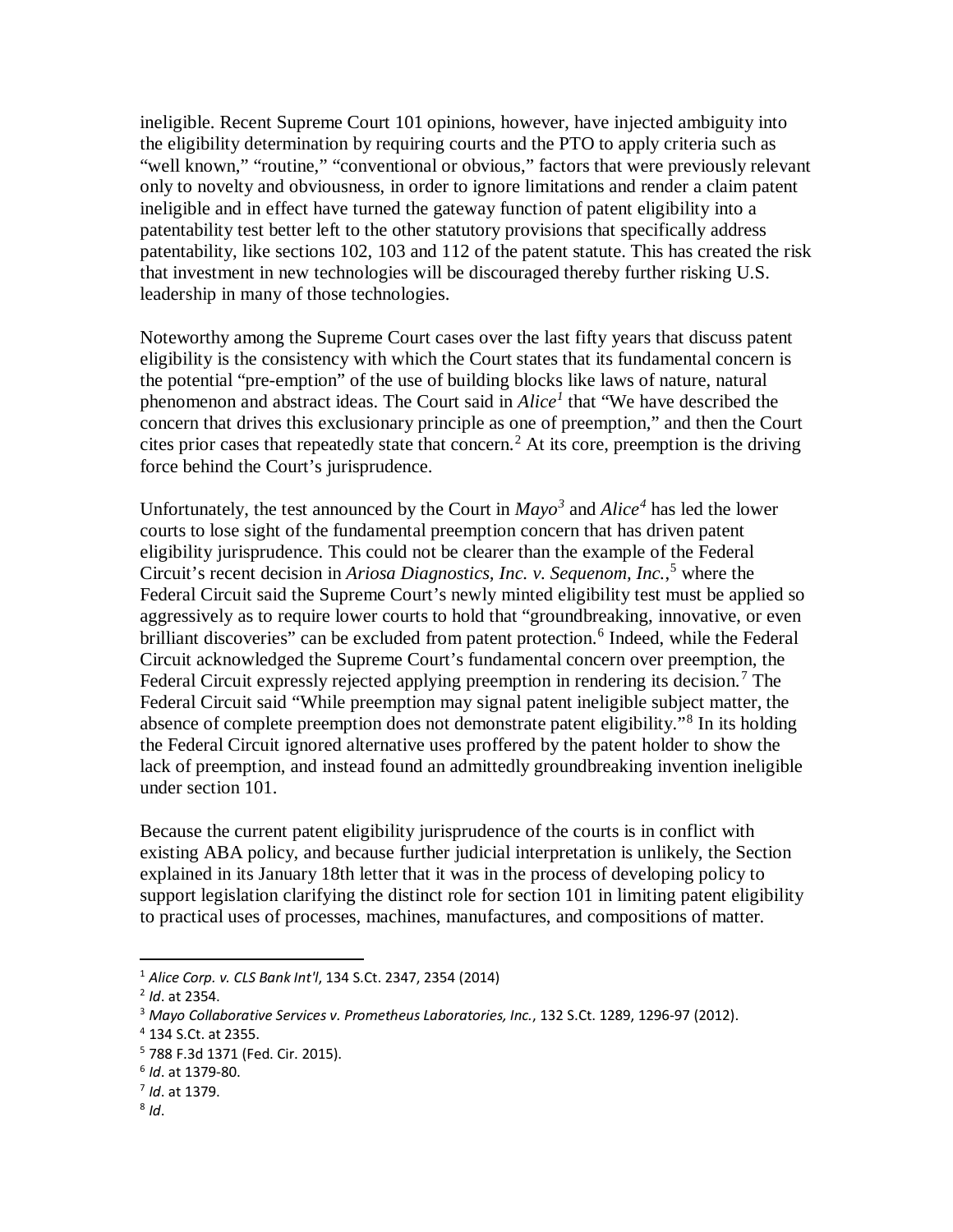I am pleased to provide you with an update on the Section's progress to develop a suitable legislative proposal. On March 7, 2017, the Section Council passed a legislative proposal that recognizes the proper role of preemption in establishing a patent eligibility gateway consistent with the fundamental concerns of the Supreme Court, while leaving determinations of patentability, including "inventive concept," to other provisions of the patent statute, namely sections 102, 103 and 112. The proposal also makes abundantly clear that patent eligibility shall not be negated when a practical application of a law of nature, natural phenomenon or abstract idea is the subject matter of the claims when all limitations with none ignored are fully considered. The legislative proposal directly applies the longstanding fundamental concerns of Supreme Court precedent, and it is consistent with current ABA policy. The proposal at least substantially mitigates if not resolves newly injected ambiguity and confusion into the eligibility determination caused by the use of factors that are relevant only to novelty, obviousness, and the requirements of particularity in claiming an invention. The legislative proposal of the Section is contained in the following Resolution:

RESOLVED, that the American Bar Association Section of Intellectual Property Law supports, in principle, amendment of 35 U.S.C. § 101 to clarify that useful inventions as defined by each and every limitation of the claims of a patent satisfy the patent eligibility requirements of section 101 so long as the claims do not preempt the use by others of all practical applications of laws of nature, natural phenomena or abstract ideas, and to clarify that the determination of patent eligibility under Section 101 is independent of patentability under other sections of the patent statute.

FURTHER RESOLVED, the ABA-IPL Section supports, in principle, replacing in its entirety the current statutory language of 35 U.S.C. § 101 with language substantively consistent with the following:

### **§ 101. Conditions for patentability: eligible subject matter.**

- (a) **Eligible Subject Matter**.- Whoever invents or discovers any useful process, machine, manufacture, or composition of matter, or any useful improvement thereof, shall be entitled to obtain a patent on such invention or discovery, absent a finding that one or more conditions or requirements under this title have not been met.
- (b) **Exception.** A claim for a useful process, machine, manufacture, or composition of matter, or any useful improvement thereof, may be denied eligibility under this section 101 on the ground that the scope of the exclusive rights under such a claim would preempt the use by others of all practical applications of a law of nature, natural phenomenon, or abstract idea. Patent eligibility under this section shall not be negated when a practical application of a law of nature, natural phenomenon, or abstract idea is the subject matter of the claims upon consideration of those claims as a whole, whereby each and every limitation of the claims shall be fully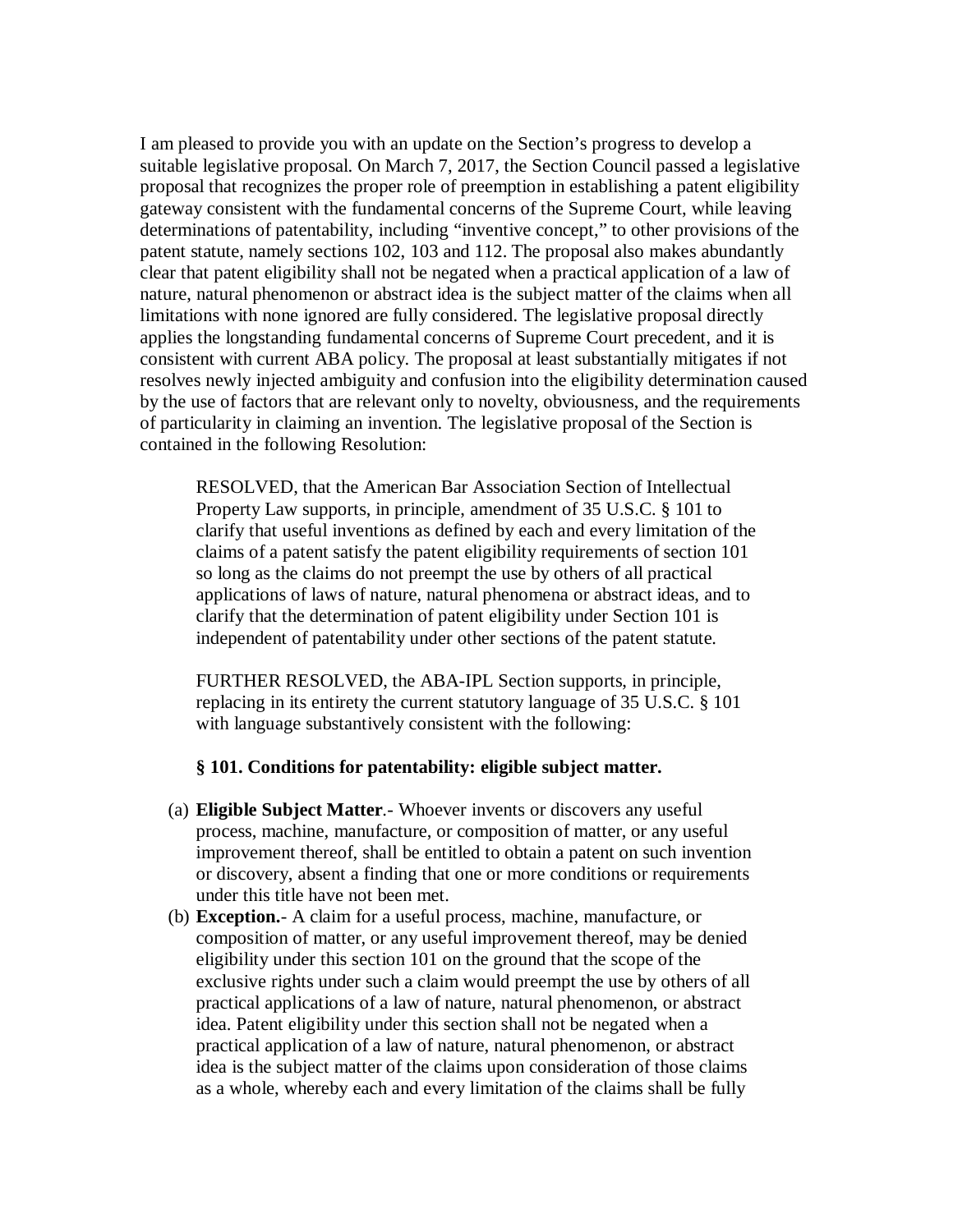considered and none ignored. Eligibility under this section 101 shall not be negated based on considerations of patentability as defined in Sections 102, 103 and 112, including whether the claims in whole or in part define an inventive concept.

We emphasize that the above proposal is not intended to be the final word on amending section 101 of the patent statute. But, we believe it is an important first step toward a politically palatable solution to the unworkable and detrimental state of current 101 jurisprudence. We welcome the opportunity to discuss the Section's legislative proposal with you and to address our concerns at your convenience.

Very truly yours,

Dona P. Suchy

Donna P. Suchy Section Chair American Bar Association Section of Intellectual Property Law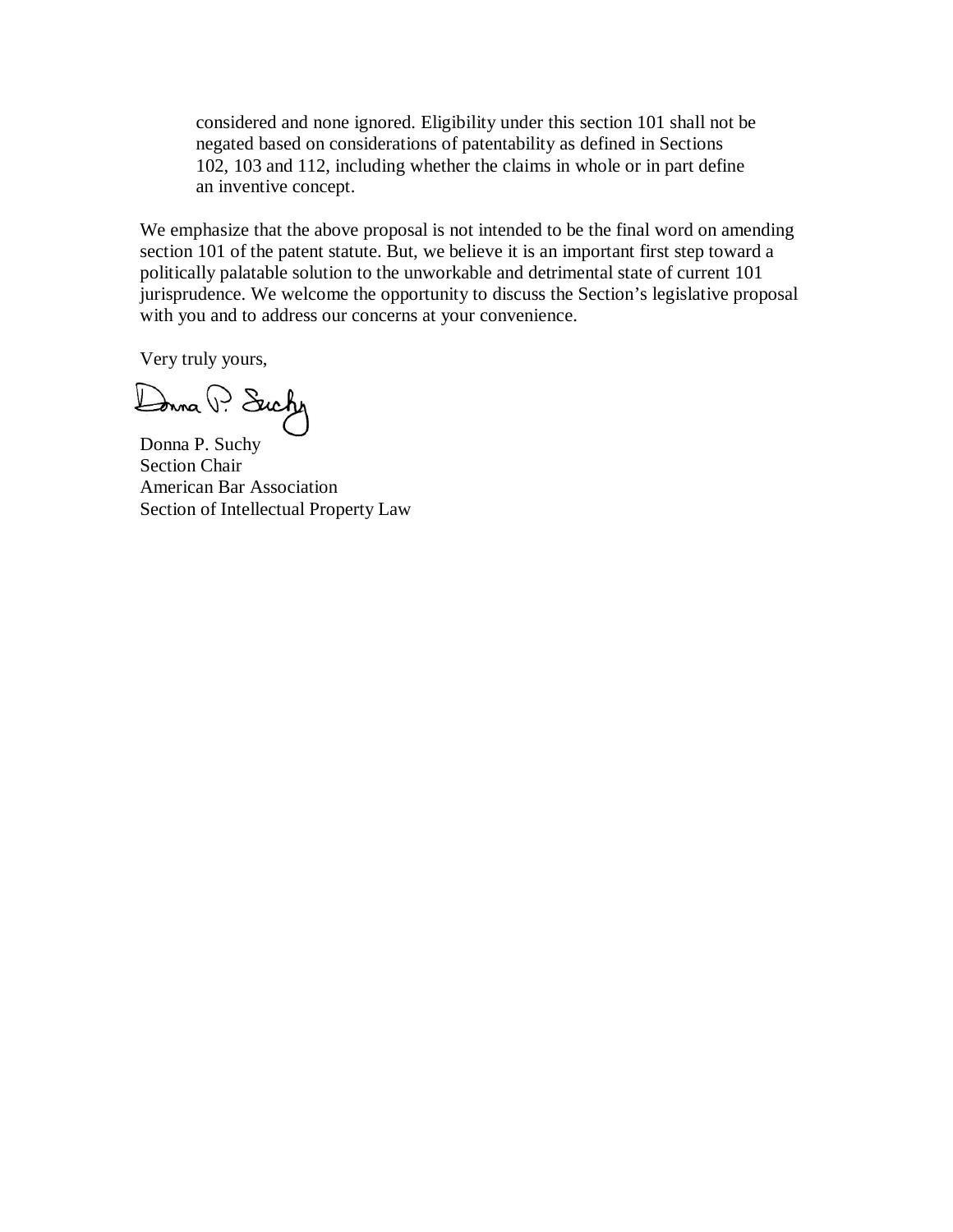# **Attachment**



### **AMERICAN BAR ASSOCIATION**

## Section of Intellectual Property Law

321 N. Clark Street Chicago, IL 60654-7598  $(312)$  988-6254 FAX: (312) 988-6800 E-mail: iplaw@americanbar.org www.americanbar.org/iplaw

**CHAIR** Donna P. Suchy Cedar Rapids, IA

**CHAIR-ELECT** Scott F. Partridge Houston, TX

**VICE-CHAIR** Mark K. Dickson San Mateo, CA

**SECRETARY** George W. Jordan III Houston, TX

**FINANCIAL OFFICER** Kim R. Jessum Philadelphia, PA

**REVENUE OFFICER** L. Marisia Campbell Ottawa, ON

> **CLE OFFICER** Nicole D. Galli

Philadelphia, PA

**MEMBERSHIP OFFICER** Thad Chaloemtiarana Chicago, IL

**PUBLICATIONS OFFICER** Barbara J. Grahn Minneapolis, MN

**SECTION DELEGATES TO** THE HOUSE OF DELEGATES

Joseph M. Potenza (2017) Washington, DC

William L. LaFuze (2018) Houston, TX

Susan B. Montgomery (2019) Boston, MA

**IMMEDIATE PAST CHAIR** Theodore H. Davis Jr. Atlanta, GA

### **COUNCIL MEMBERS**

Steven P. Caltrider (2017) Herbert D. Hart III (2017) Patricia S. Smart (2017) Mark Whitaker (2017) Janet Hendrickson (2018) Nancy M. Lambert (2018) Susan M. McGahan (2018) Darrell G. Mottley (2018) Scott M. Alter (2019) Janet Fries (2019) Barbara J. Gislason (2019) Heath W. Hoglund (2019) Elizabeth Chien-Hale (2020) Jonathan Hudis (2020) Sharon A. Israel (2020) Chris Katopis (2020)

Young Lawyer Council Member Krystle Brown (2017)

> **SECTION STAFF** Michael G. Winkler Director Carey Farley

Programming/Events Amy Mandel

Communications/Publications Thomas L. Stoll Legislative Consultant Washington, DC thomas.stoll@americanbar.org

The Honorable Michelle K. Lee Under Secretary of Commerce for Intellectual Property and Director of the United States Patent and Trademark Office P.O. Box 1450 Alexandria, Virginia 22313-1450

via email to: [101Roundtable2@uspto.gov](mailto:101Roundtable2@uspto.gov)

### **Re: Request for Comments Related to Patent Subject Matter Eligibility**

Dear Director Lee:

January 18, 2017

I write on behalf of the American Bar Association Section of Intellectual Property Law ("ABA-IPL Section" or "Section") to respond to the United States Patent and Trademark Office's invitation for written comments on patent subject matter eligibility in the Federal Register at 81 Fed. Reg. 71485. (PTO-P-2016-0041, October 17, 2016). In particular, these comments are directed to the topics addressed by Roundtable 2 ("Exploring the Legal Contours of Patent Subject Matter Eligibility").

The American Bar Association is the largest voluntary professional association in the world and the ABA-IPL Section is the largest intellectual property law association with approximately 20,000 members. The views expressed by the ABA-IPL Section have not been approved by the ABA House of Delegates or Board of Governors and should not be considered as the views of the American Bar Association.

The United States patent system is well recognized as providing significant incentives necessary to promote private investment in scientific research and the development of new technologies. For example, without patents, emerging businesses and universities would be at risk with respect to their ability to attract needed investment, and established businesses would risk losing an important mechanism for protecting their investment in new products, particularly when those new products are particularly vulnerable to copyists.

Well over a hundred years ago, the U.S. Supreme Court established a patent eligibility test that was reasonably successful in promoting the development of countless new technologies and scientific achievements. Throughout most of that period, the Supreme Court struck a proper balance between preventing the patenting of pure laws of nature, natural phenomena, or abstract ideas themselves, while authorizing the patenting of their application in particular fields. In general, the courts and the PTO were required to assess eligibility of the claimed process as a whole, to ensure that if the invention involved a law of nature, natural phenomenon, or abstract idea, patent eligibility was available only to a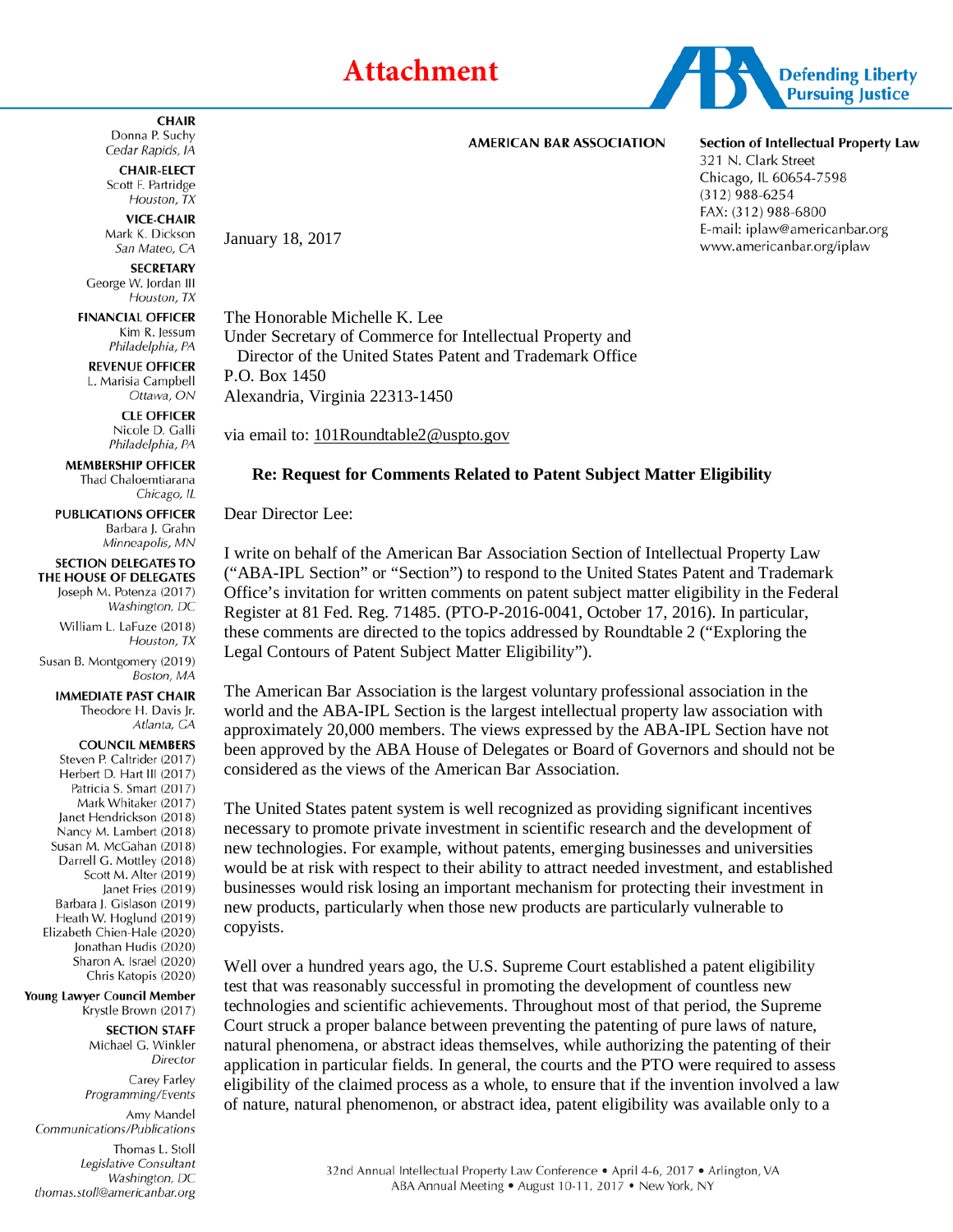specific application of that law of nature, natural phenomenon, or abstract idea. In parallel, Supreme Court precedent had established that considerations of novelty, nonobviousness, written description, and definiteness were to be applied only under their respective statutory sections, and not in a subject-matter eligibility determination under 35 U.S.C. § 101. Similarly, the Supreme Court had long held that the eligibility of a patent claim must be assessed when viewing all of the claim limitations as a whole, and that courts and the PTO should not ignore or discount limitations of a claim in order to render it patent ineligible.

Over the last few years, however, the Supreme Court has injected ambiguity into the subject-matter eligibility determination.<sup>[1](#page-5-0)</sup> In particular, the current jurisprudence on patent eligibility under section 101 is confusing, creates uncertainty as to the availability and enforceability of patent assets, arguably risks the incentive to innovate provided by patents in technologies in which U.S. industry has historically led the world, and potentially places the U.S. in a less advantageous position on patent protection than our leading competitor nations. Indeed, the uncertainty that has resulted from recent Supreme Court precedent and its progeny may create the risk that investment by U.S. businesses in certain new technologies will be discouraged by virtue of the Court's interpretation of the definition of what may be patented, as found in 35 U.S.C. § 101. As recently noted by the Federal Circuit itself, that interpretation is potentially so narrow as to require lower courts to hold that "groundbreaking, innovative, or even brilliant discoveries" are to be excluded from patentability.<sup>[2](#page-5-1)</sup> While the effects of the current interpretation of section 101 are just beginning to be felt in the patent system, a significant risk exists that the courts and the

 $\overline{\phantom{a}}$ 

<span id="page-5-0"></span><sup>1</sup> In *Mayo Collaborative Services v. Prometheus Laboratories, Inc.*, 566 U.S. 10, 132 S. Ct. 1289 (2012) ("*Mayo*"), the Supreme Court rewrote the test for determining whether patents impermissibly claim a law of nature, natural phenomena, or abstract idea itself. The rewritten test contains ambiguities and has been inconsistently interpreted and applied by lower courts. For example, the manner in which the Court described what it believes is enough to satisfy its requirements have been measured against criteria traditionally used for novelty and nonobviousness. The Mayo court's reasoning evaluates what is enough against criteria such as "pre-existing," "well known in the art," "routine," "well-understood," "routine," "conventional or obvious" (factors that were previously relevant only to novelty and obviousness) in determining that claims were not eligible subject matter under Section 101. Mayo considered and rejected the analysis offered by the Solicitor General (an analysis that tracked the law under § 101 that had been understood for decades), that "virtually any step beyond a statement of a law of nature itself should transform an unpatentable law of nature into a potentially patentable application sufficient to satisfy § 101's demands." *Mayo*, 132 S.Ct. at 1303. Subsequently, in *Alice Corp. Pty. Ltd. v. CLS Bank Int'l*, 134 S. Ct. 2347 (2014) ("*Alice*"), the Supreme Court created uncertainty as to the patent eligibility of software inventions. The effect of these cases and their progeny has created the risk of a dampening of the availability of patent protection in at least the life sciences and computer fields.

<span id="page-5-1"></span><sup>2</sup> In *Ariosa Diagnostics, Inc. v. Sequenom, Inc.*, 788 F.3d 1371 (Fed. Cir. 2015), the Federal Circuit agreed with Sequenom that the invention "reflects a significant human contribution...and utilized man-made tools of biotechnology in a way that revolutionized prenatal care." *Id*. at 1379. The court said, "We agree but note that the Supreme Court instructs that '[g]roundbreaking, innovative, or even brilliant discovery does not by itself satisfy the § 101 inquiry.'" *Id*. The Federal Circuit said, however, that its hands were tied and that it could not uphold the patent even though the "The Royal Society lauded this discovery as 'a paradigm shift in non-invasive prenatal diagnosis,'" and that the inventors' initial article describing this invention has been cited well over a thousand times. The court held, therefore, that it was compelled to affirm the district court's finding that the claims were patent ineligible under the Supreme Court's decision in *Mayo Collaborative Services v. Prometheus Laboratories, Inc.*, 566 U.S. 10, 132 S. Ct. 1289 (2012), that effectively prohibits the patenting of any methods for detecting natural phenomenon, including the existence of fetal DNA in the mother's blood. *Id*. The U.S. Supreme Court denied Sequenom's petition for certiorari.